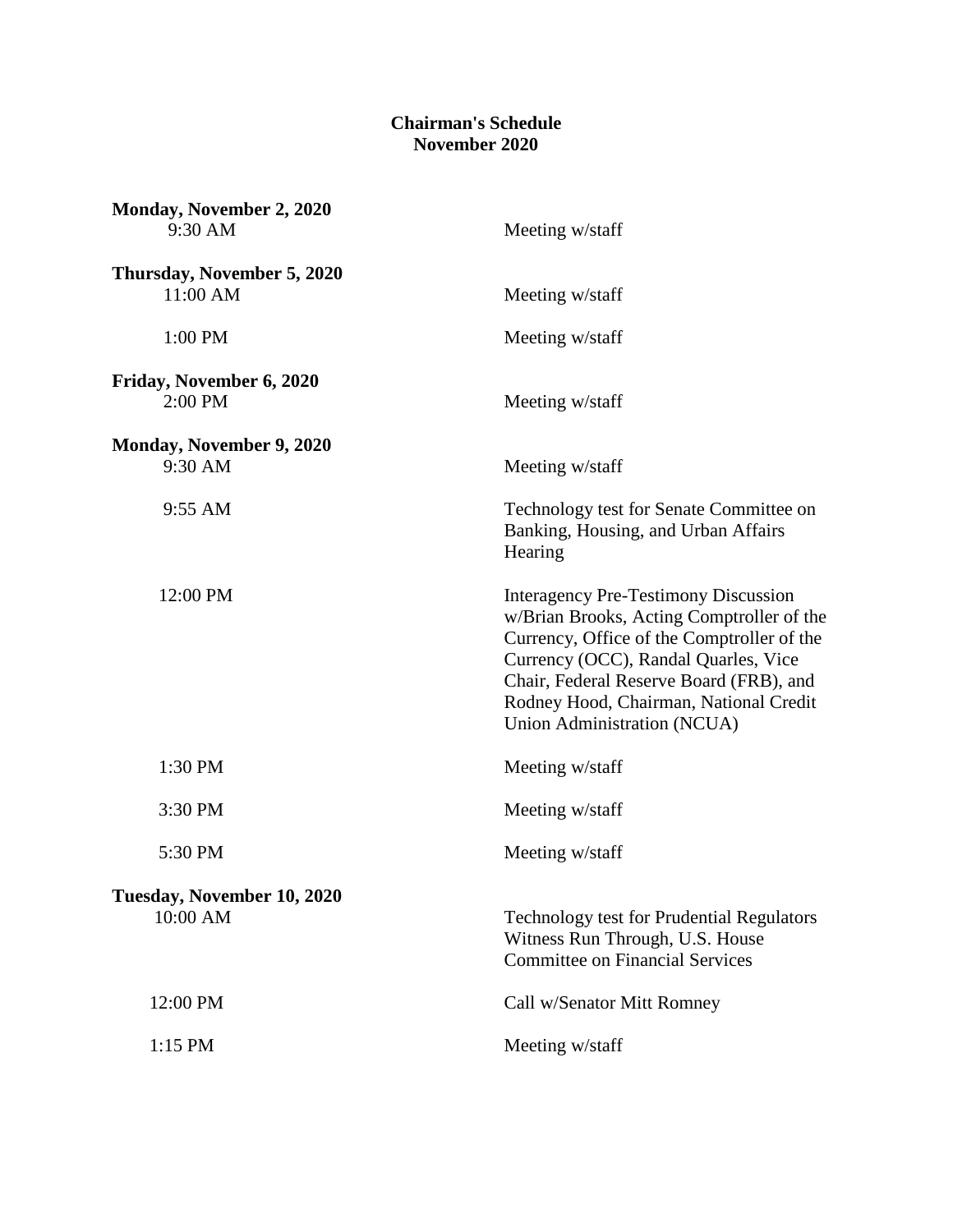| $2:30$ PM | Senate Committee on Banking, Housing,<br>and Urban Affairs Hearing |
|-----------|--------------------------------------------------------------------|
| $4:30$ PM | Meeting w/John Dugan, Chair, Citigroup                             |

## **Wednesday, November 11, 2020**

## **VETERAN'S DAY HOLIDAY**

| Thursday, November 12, 2020 |                                                                                  |
|-----------------------------|----------------------------------------------------------------------------------|
| 10:00 AM                    | Meeting w/staff                                                                  |
| 12:00 PM                    | U.S. House Committee on Financial<br><b>Services Hearing</b>                     |
| 4:00 PM                     | Meeting w/staff                                                                  |
| Friday, November 13 2020    |                                                                                  |
| 10:30 AM                    | Interagency Principals call on Financial<br><b>Markets</b>                       |
| 12:30 PM                    | Meeting w/staff                                                                  |
| 1:00 PM                     | Meeting w/staff                                                                  |
| Monday, November 16, 2020   |                                                                                  |
| 9:30 AM                     | Meeting w/staff                                                                  |
| 11:00 AM                    | Call w/Kathy Kraninger, Director,<br><b>Consumer Financial Protection Bureau</b> |
| 2:00 PM                     | Meeting w/staff                                                                  |
| 3:30 PM                     | Meeting w/staff                                                                  |
| 4:00 PM                     | Call w/Randal Quarles, Vice Chair,<br><b>FRB</b>                                 |
| Tuesday, November 17, 2020  |                                                                                  |
| 11:30 AM                    | Call w/Brian Brooks, Acting Comptroller of<br>the Currency, OCC                  |
| 2:00 PM                     | Meeting w/staff                                                                  |
| 4:30 PM                     | Meeting w/staff                                                                  |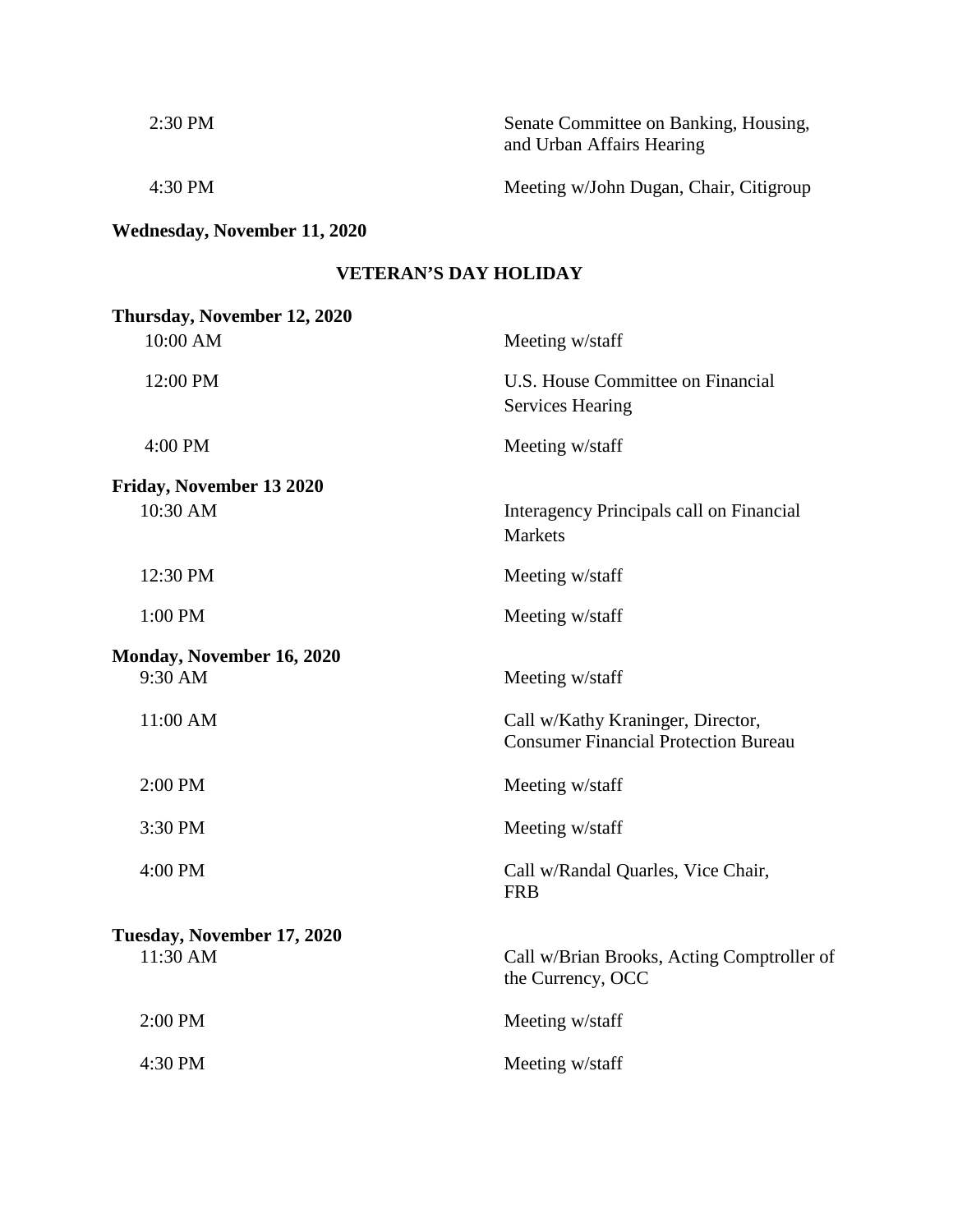| <b>Wednesday, November 18, 2020</b><br>11:00 AM | Meeting w/staff                                                                                                         |
|-------------------------------------------------|-------------------------------------------------------------------------------------------------------------------------|
| 2:00 PM                                         | Meeting w/staff                                                                                                         |
| 4:30 PM                                         | Call w/David Nason, Senior Executive Vice<br>President, Teachers Insurance and<br><b>Annuity Association of America</b> |
| 5:00 PM                                         | Meeting w/staff                                                                                                         |
| 5:45 PM                                         | Meeting w/staff                                                                                                         |
| Thursday, November 19, 2020<br>9:00 AM          | Call w/Alex Weber, Chairman of the Board,<br>Union Bank of Switzerland, Swiss Bank<br>Corporation                       |
| 10:15 AM                                        | Meeting w/staff                                                                                                         |
| 11:00 AM                                        | Meeting w/staff                                                                                                         |
| 12:30 PM                                        | Call w/Martin Gruenberg, Director, FDIC                                                                                 |
| 2:00 PM                                         | Meeting w/staff                                                                                                         |
| 3:00 PM                                         | Meeting w/staff                                                                                                         |
| 5:00 PM                                         | Meeting w/staff                                                                                                         |
| Friday, November 20, 2020<br>10:30 AM           | Interagency Call w/Randal Quarles,<br>Vice Chair, FRB, and Brian Brooks,<br>Acting Comptroller of the Currency, OCC     |
| <b>Monday November 23, 2020</b><br>9:30 AM      | Meeting w/staff                                                                                                         |
| 11:00 AM                                        | Meeting w/staff                                                                                                         |
| 2:00 PM                                         | Virtual Meeting w/Leadership of the<br><b>Independent Community Bankers of</b><br>America                               |
| 3:00 PM                                         | Meeting w/staff                                                                                                         |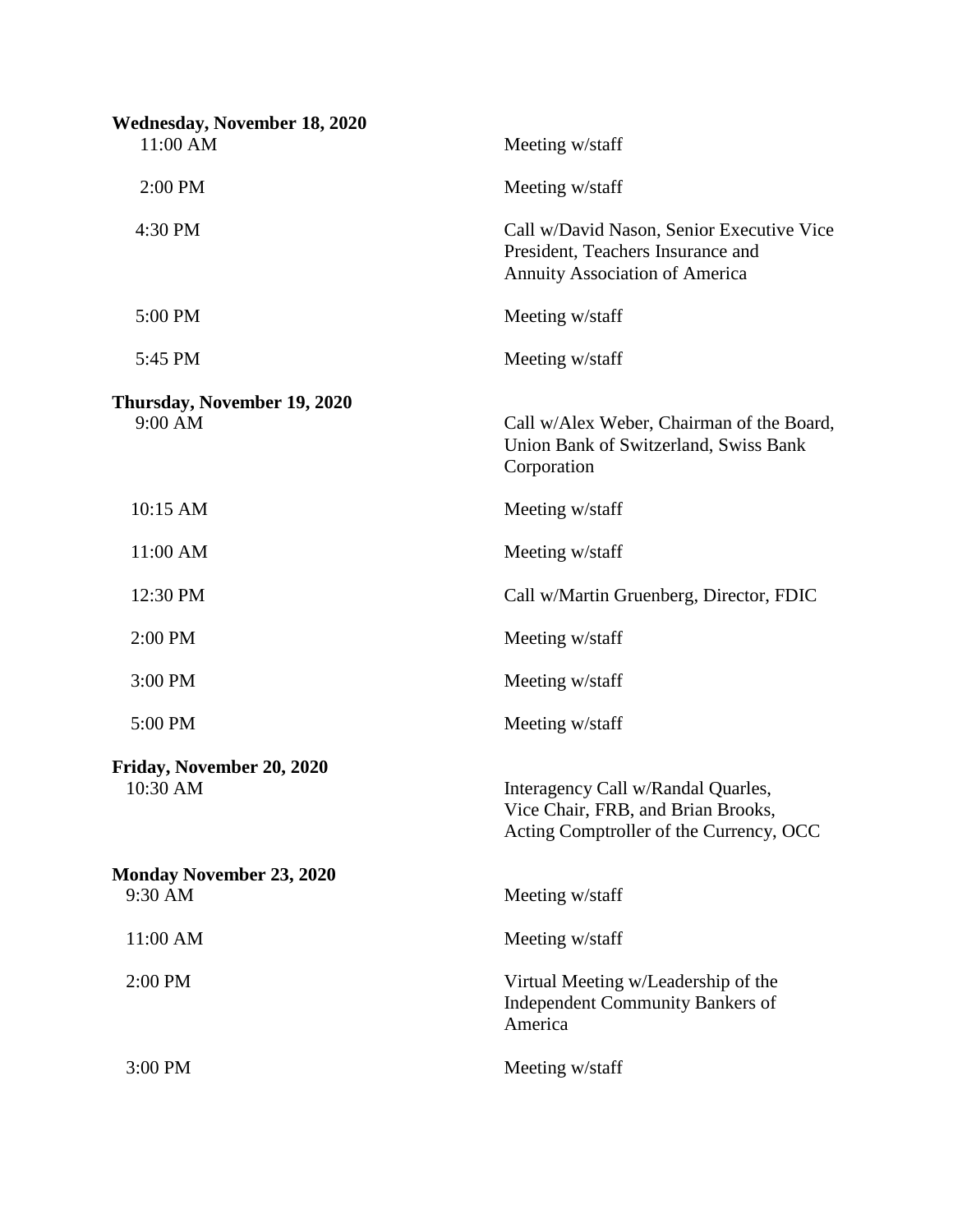| Meeting w/Gary Smith, Senior Partner and<br>Founder, Ivy Planning Group                                       |
|---------------------------------------------------------------------------------------------------------------|
| Meeting w/staff                                                                                               |
| Call w/Jay Clayton, Chairman, Securities<br>and Exchange Commission                                           |
| Meeting w/Max Levchin, CEO & Founder,<br>Affirm, Inc.                                                         |
| Meeting w/staff                                                                                               |
| Meeting w/staff                                                                                               |
| Meeting w/Sam Woods, Deputy Governor,<br><b>Bank of England</b>                                               |
| Meeting w/staff                                                                                               |
| Meeting w/staff                                                                                               |
| Virtual Meeting of the Governors and Head<br>of Supervision, Basel Committee on<br><b>Banking Supervision</b> |
| Meeting w/staff                                                                                               |
| Meeting w/staff                                                                                               |
| Call w/Mark Calabria, Director, Federal<br><b>Housing Finance Agency</b>                                      |
| Meeting w/staff                                                                                               |
| Meeting w/staff                                                                                               |
| Meeting w/staff                                                                                               |
| Meeting w/staff                                                                                               |
|                                                                                                               |